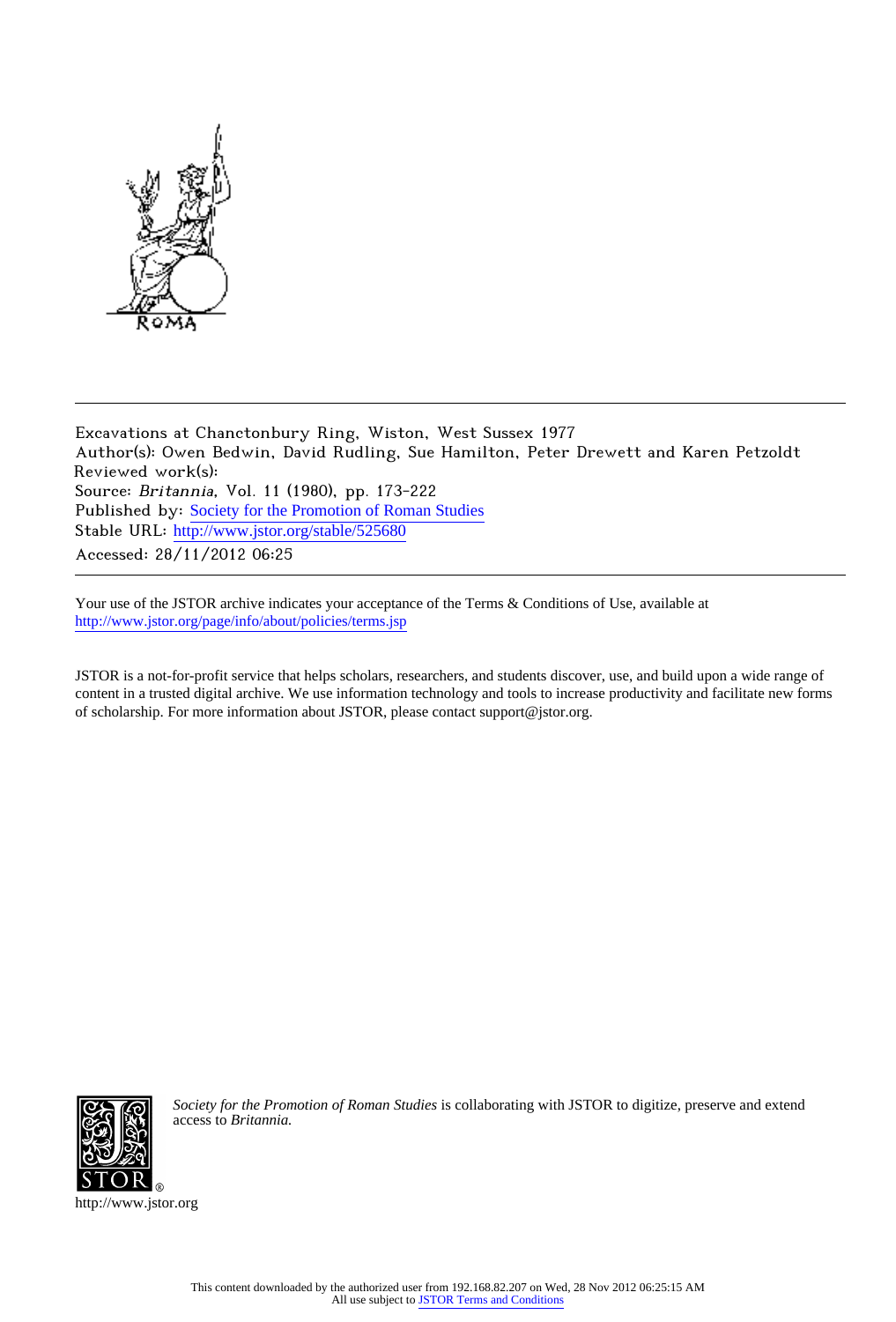# **Excavations at Chanctonbury Ring, Wiston, West Sussex <sup>1977</sup>**

### **By OWEN BEDWIN**

### **(With specialist reports by David Rudling, Sue Hamilton, Peter Drewett and Karen Petzoldt.)**

### **INTRODUCTION**

**HANCTONBURY Ring (NGR TQ 139 121) is one of the best known landmarks in Sussex. It consists of a clump of trees, mostly beech, but with occasional sycamore, situated on the very northern edge of the South Downs, about 8 km (5 miles) from the coast (FIG. I). The height above sea-level is 234 m (780 ft.), and the subsoil is Upper Chalk, though several local patches of Clay-with-flints were encountered during the excavation.** 

**Beneath the trees, around the edge of the clump, is an oval earthwork consisting of a single**  ditch and bank (FIG. 2), enclosing about  $I_{\tau}^{\perp}$  hectares (3 acres). There are two gaps in this earth**work; one to the south-west, the other to the east. The gap facing east seems to be the only genuine entrance; to the south-west, although the bank is interrupted, the ditch is not. This earthwork represents a small, univallate hill fort; the defences are well-defined, and are most conspicuous on each side of the eastern entrance.** 

**Iron Age occupation of the South Downs around Chanctonbury is known from several sites, notably the enormous hill fort of Cissbury, 3 km away (FIG. I), dominating the view to the south. Limited excavation at Cissbury dated the occupation of the hill fort there from the fourth to the first centuries B.C.1 The site was used also during the Roman period; e.g. lynchet formation within the hill fort clearly derived from ploughing at this time.** 

**Between Cissbury and Chanctonbury lie three Iron Age settlements; Park Brow, Findon Park, and Muntham Court (FIG. I). At Park Brow, a field-system and trackway were found on a south-facing chalk spur; three separate settlements have been shown to exist on this spur, each one presumably exploiting the surrounding fields.2 The earliest settlement is dated to the Middle Bronze Age, the second to the early Iron Age, and the third to the later Iron Age and Roman period. At Findon Park, several pits and a few post holes were found.3 The pottery indicated occupation throughout most of the Iron Age, though the earliest Iron Age was poorly represented, and the site appeared to have been abandoned about a century before the Roman invasion. Finally, at Muntham Court, evidence of an extensive early Iron Age settlement was uncovered, including several rectangular six-post structures and 20 m of palisade with a single gap.4 Also found was a circular Romano-British structure, I I m in diameter, with a considerable number of bronze objects, which has led to the generally accepted association of this structure with ritual.** 

**<sup>1</sup>E. C. Curwen and R. P. Ross Williamson, Antiq. Journ. xi (193i), 14-36.** 

- **<sup>2</sup>W. Hawley, Archaeologia lxxvi (1927), 3o-4o.**
- **3 C. Fox and G. R. Wolseley, Antiq. Journ. viii (1928), 449-60.**
- <sup>4</sup> G. P. Burstow and G. A. Holleyman, Archaeological Newsletter 6, no. 4 (1957), 101.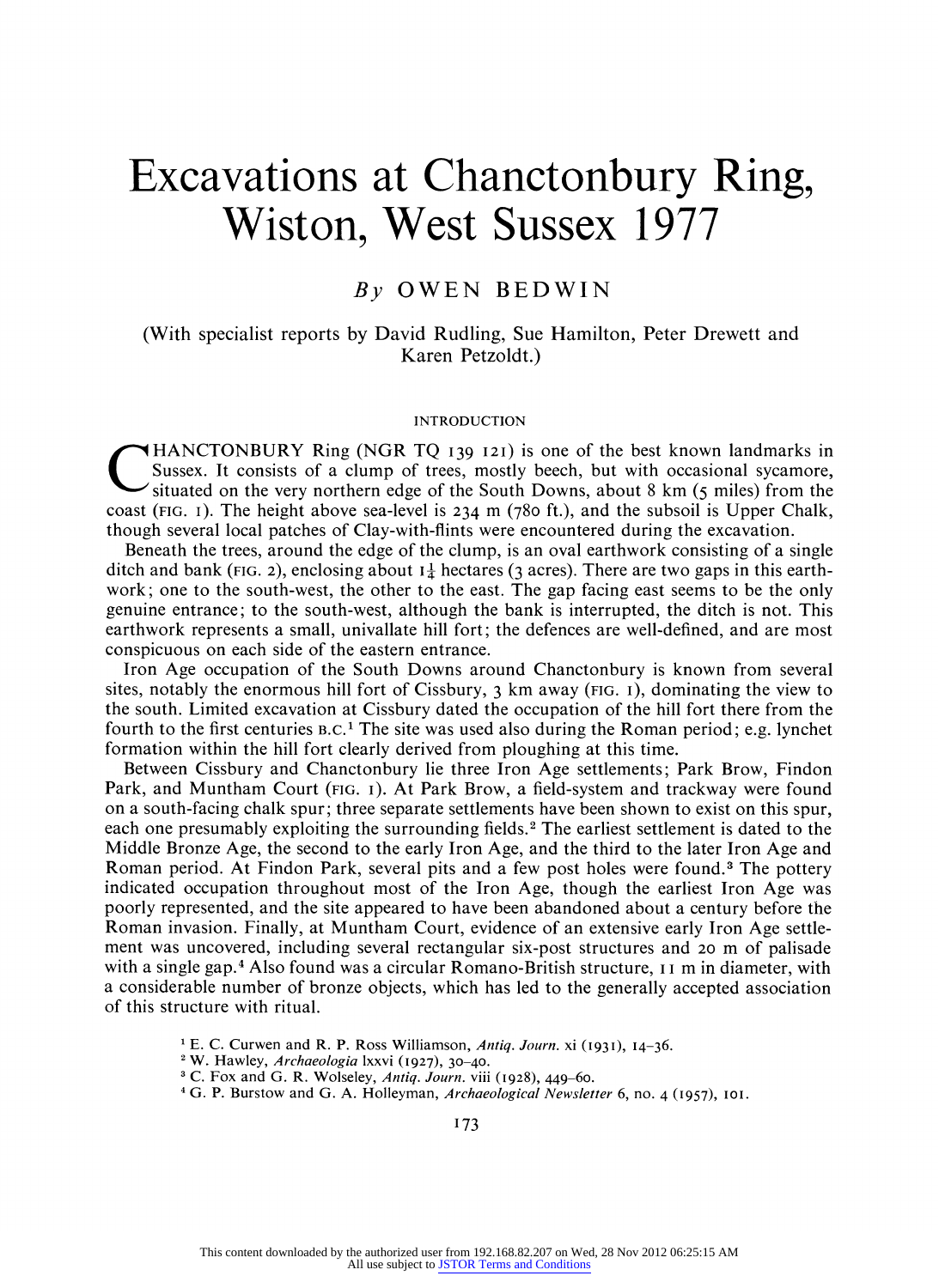**196 OWEN BEDWIN** 

**THE IRON AGE POTTERY (Sue Hamilton)** 

### **Introduction**

**The assemblage is ascribed to the early Iron Age. It is much fragmented and few joins can be established. Out of 1,36o sherds, 162 are diagnostic. Sherds were therefore grouped by fabric.** 

**<sup>46</sup>J. G. D. Clark et al., op. cit.** 

**7 I. F. Smith, Windmill Hill and Avebury (1963).** 

**<sup>48</sup>P. L. Drewett, The Archaeology of Bullock Down, Eastbourne (forthcoming).** 

**<sup>49</sup>I. H. Longworth, PPS xxvii (1961), 263-306.** 

<sup>50</sup> **I. H. Longworth, in Actes du VIII<sup>e</sup> Congrès International des Sciences Préhistoriques et Protohistoriques, <br>Lettin (1966) ed. J. Filip, (1966).** 

**<sup>51</sup>R. C. Musson, Sx. Arch. Coils. xcii (1954), lo6-15. <sup>52</sup>P. L. Drewett, op. cit.** 

**,3 E. C. Curwen, Sx. Arch. Colls. lxxi (1930), 237-45.** 

**54 P. L. Drewett, PPS xliii (1977), 201-42.**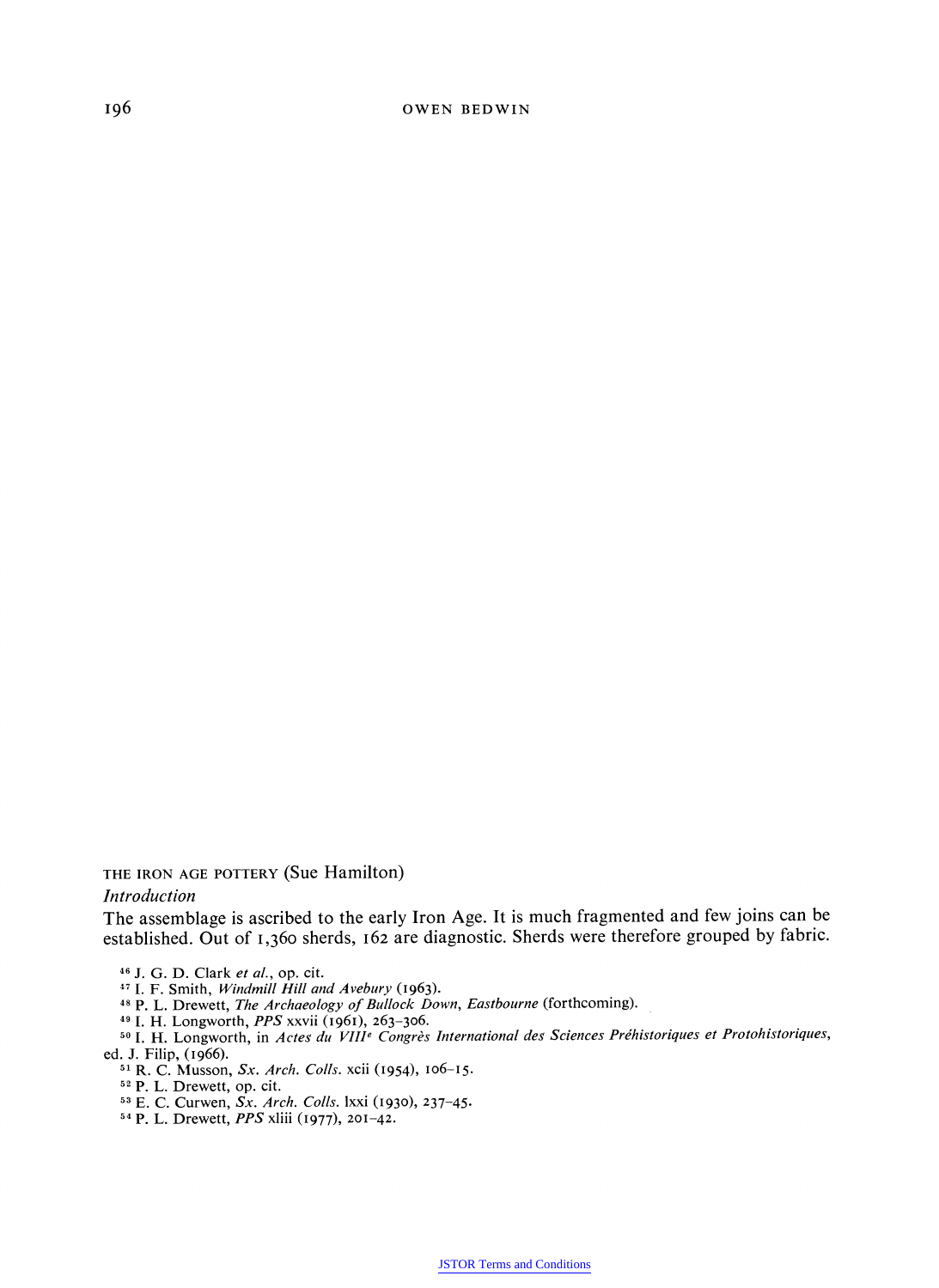**Undiagnostic sherds could thus be ascribed to the vessels indicated by diagnostic sherds within each fabric category. Tables and pie charts eliminated the necessity to catalogue sherds.** 

### **Fabric Analysis**

**Fabric categories were isolated in terms of characteristic groups of inclusions in broadly consistent quantities with typical size parameters. This method has been employed and discussed elsewhere.55 It is simple and facilitates much-needed inter-site comparison. Some discussion of source is possible.** 

**Wares were mechanically disaggregated and sieved to extract the inclusions. Two to five gram samples were disaggregated and a representative one gram from each was sieved (o02 mm mesh). The results for ten vessels are published as pie charts (FIGS. 12 and 13). The figure in the centre of each pie chart is the number of inclusions counted in each one gram sample. Higher counts generally indicate smaller as well as more numerous inclusions. Where necessary, further samples were disaggregated to check fabric grouping. Others again were**  saw-sectioned for study. A  $\times$  50 binocular microscope was used for detailed analysis and a  $\times$  **20** for routine work.

### **Fabric categories**

**This section should be read in conjunction with TABLES I and 2, and the pie charts (FIGS. 12 and 13). The assemblage was dominated by flint-gritted wares. Variations in size and numerical presence of these grits was continuous rather than discrete. Analysis of joining pieces indicated considerable variation within single vessels and to subdivide the flint-gritted wares would have been unrealistic.** 

### **Flint-gritted wares**

**Fabrics Ib and Ic (below) represent extremes within a single variable fabric, Ia. In the case of vessels 30/31 and 42 in Feature I Io, Ib and Ic respectively constitute single pots. Fabric 2, however, is clearly a finer ware. Flint-gritted wares account for 90 per cent of the assemblage. The flint is calcined and comprises at least 6o per cent and often 8o per cent of the inclusions within these wares.** 

### **Fabric Ia (69 per cent)**

**Sections can be thick (8 mm). Cores and often surfaces are reduced. The flint is disaggregated**  in size but notably includes medium<sup>56</sup> ( $I \cdot 2$  mm), coarse  $(2-4$  mm), and very coarse  $(4-6$  mm) **grits. Subsidiary inclusions are irregularly shaped iron oxides and opaque quartz together with fragments of mudstone.** 

### **Fabric Ib (17 per cent)**

**Sections are thinner (6 mm) and exterior surfaces are smoothed. The coarsest grades of calcined flint are rare. Surfaces show signs of oxidation, as on vessel 31 (FIG. 13).** 

### **Fabric Ic (I per cent)**

**Sherds are thin-walled (4 mm). Surfaces are black or buff, and smoothed. Flint grits are infrequent and of medium and fine grades.** 

### **Fabric 2 (2 per cent)**

Sherds are thin-walled  $(5 \text{ mm})$  and dominated by fine  $(0.5 - 1.0 \text{ mm})$  and very fine  $(0.2 - 0.5 \text{ mm})$ **flint. Vessel 18 (FIG. 12) is oxidized, while vessel 46 (FIG. 13) is reduced.** 

**55S. Hamilton, A Fabric Study of the Iron Age Pottery from Bishopstone, Sussex (1976), B.A. Dissertation, Institute of Archaeology, London.** 

**<sup>56</sup>Inclusions were measured along their longest axis. The size parameters given for each grade of inclusion apply throughout the analysis.**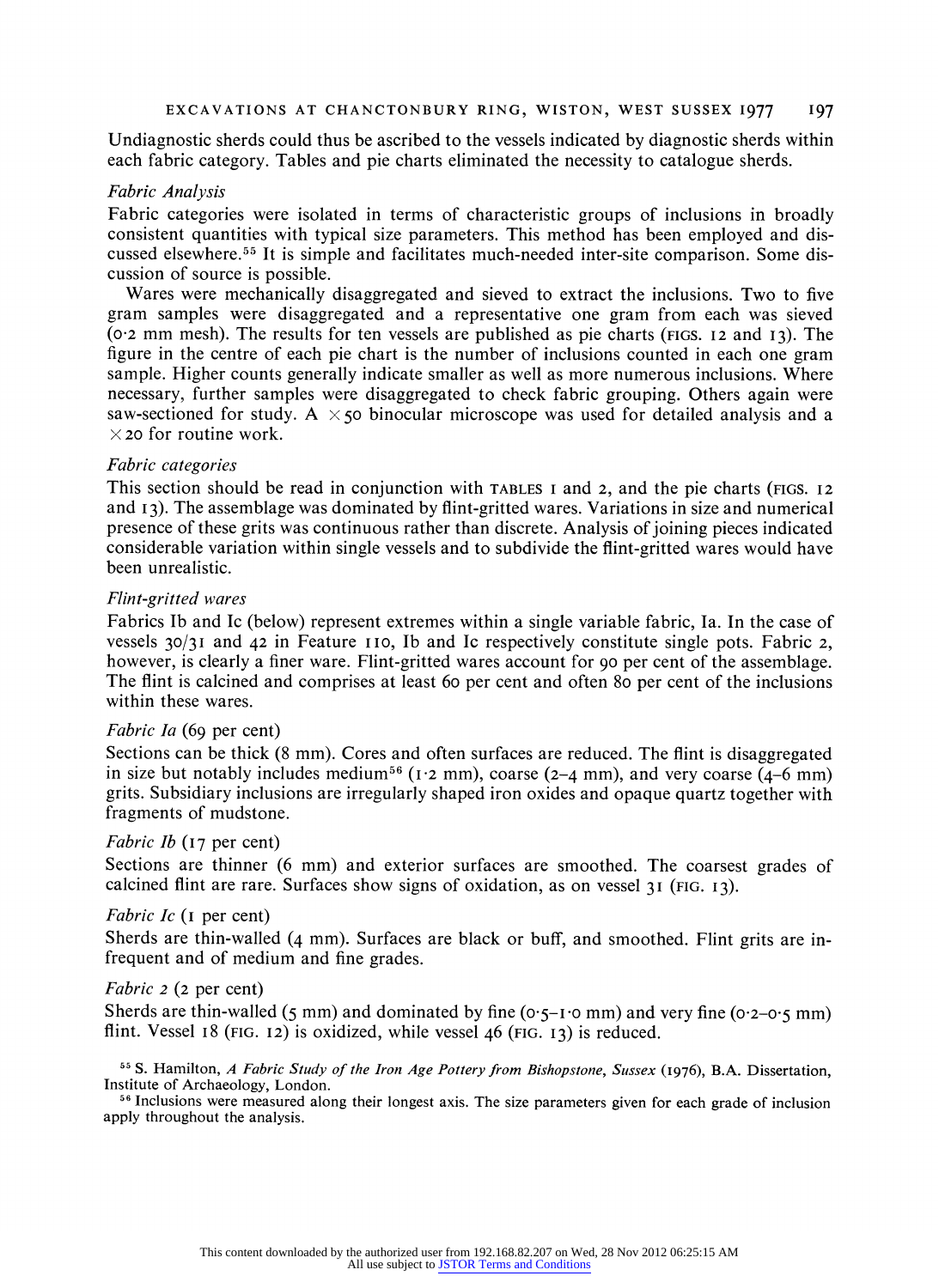

FIG. 12. Chanctonbury Ring 1977. Iron Age pottery. Scale  $\frac{1}{2}$ .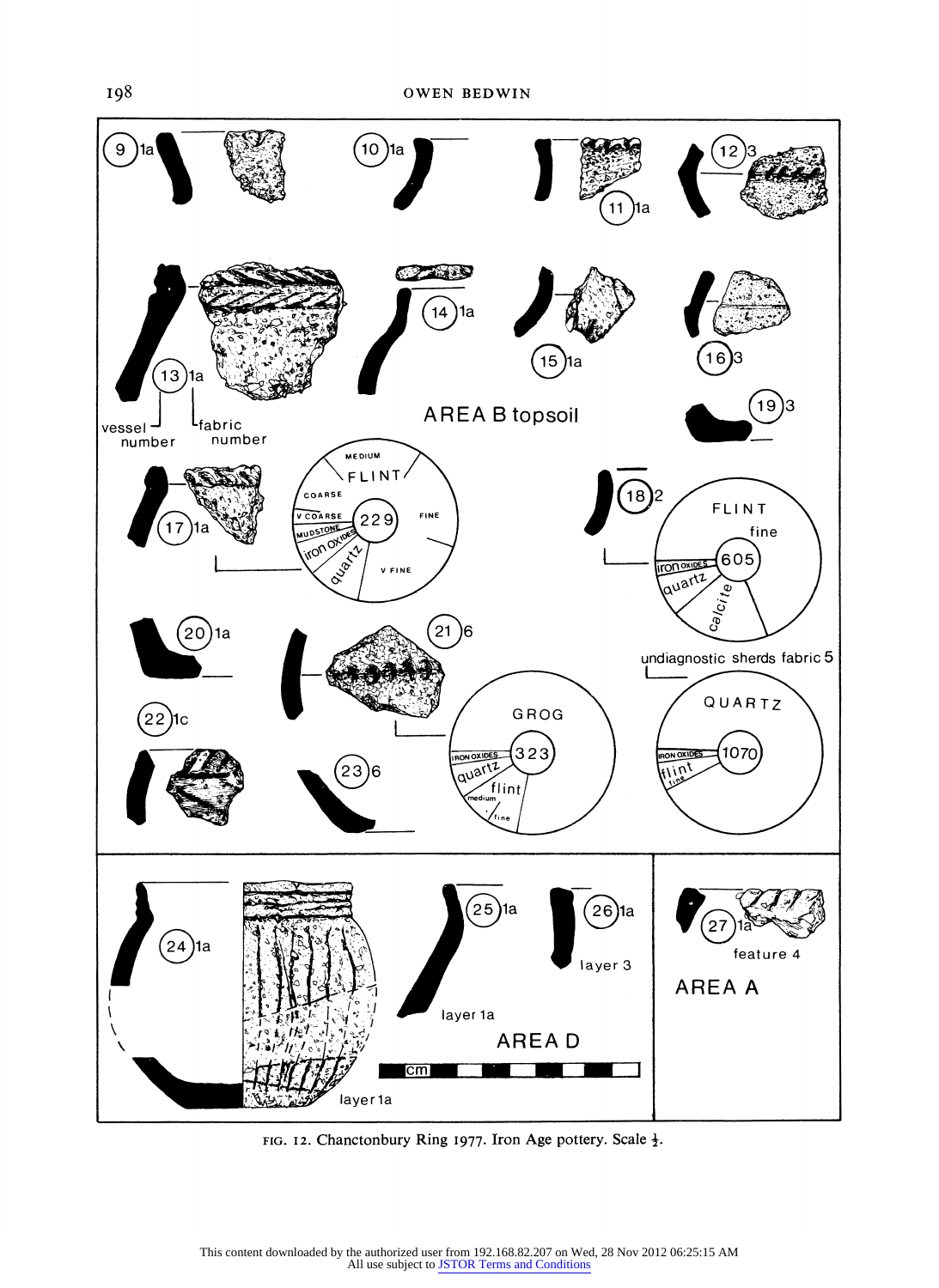

FIG. 13. Chanctonbury Ring 1977. Iron Age pottery. Scale  $\frac{1}{2}$ .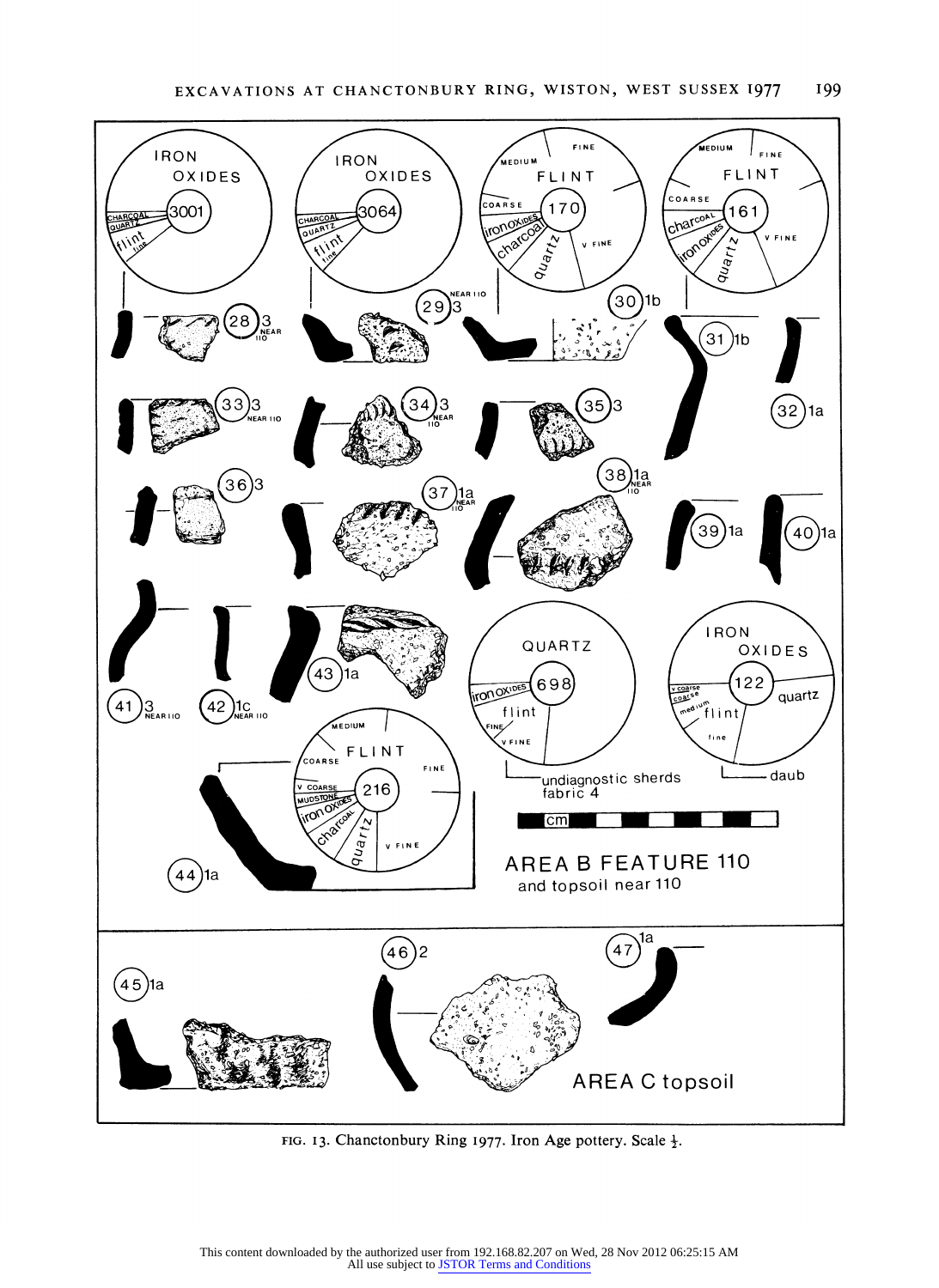### **Other wares**

**These include iron oxide, sand and grog wares.** 

### **Fabric 3 (5-8 per cent)**

**This is a distinct fabric which has been isolated at a number of sites. Its distribution and source are discussed below. Sherds are of silty texture and bespeckled with pisolith (mineral grain) iron oxides (8o per cent). Surfaces have been burnished at the leather-hard stage, and are brown or black. Cores are reduced.** 

|                      |                     |                    |                         |                         | Fabrics      |                |              |     |     |             |
|----------------------|---------------------|--------------------|-------------------------|-------------------------|--------------|----------------|--------------|-----|-----|-------------|
| Area                 | Feature             | Ia                 | 1b                      | IC                      | $\mathbf{2}$ | 3              | 4            | 5   | 6   | Total       |
| A                    | Topsoil             | 15                 | $\mathbf{2}$            | $\mathbf{2}$            | I            | $\overline{2}$ |              |     |     | 22          |
| A                    | 3                   |                    |                         |                         | 4            | 1              |              |     |     | 8           |
| A                    | 4                   | $\frac{3}{8}$      | 4                       | 1                       |              | 1              |              |     |     | 15          |
| B                    | Topsoil             | 307                | 108                     | $\overline{\mathbf{c}}$ | I5           | 33             |              | 3   | 8   | 476         |
| $\bf{B}$             | 107                 | $\overline{\bf 4}$ |                         |                         | I            | $\mathbf{z}$   |              |     |     |             |
| $\, {\bf B}$         | Topsoil near 110    | 127                | 28                      | 5                       |              | 15             | $\mathbf{2}$ | I   |     | 178         |
| $\, {\bf B}$         | 110                 | 303                | 57                      | 16                      |              | 23             | 36           |     |     | 435         |
| $\bf{B}$             | II                  | 5                  | 18                      |                         |              |                |              |     |     | 23          |
| $\mathbf C$          | Topsoil             | 79                 | $\overline{\mathbf{4}}$ | $\overline{2}$          | 3            |                |              | 5   | I   | 94          |
| $\mathbf C$          | 305                 |                    |                         |                         |              |                |              |     |     | $\mathbf I$ |
| D                    | Layer 1             | 20                 |                         |                         |              | T              |              |     |     | 2I          |
| D                    | Layer <sub>IA</sub> | 60                 | 9                       |                         |              |                |              |     |     | 70          |
| D                    | Layer 3             | $\overline{4}$     | 2                       |                         |              |                |              |     |     | 6           |
| $\mathbf F$          | Topsoil             | 4                  |                         |                         |              |                |              |     |     |             |
| Total no.            |                     | 939                | 232                     | 28                      | 25           | 79             | 38           | 9   | 10  | 1,360       |
| Total weight (gm.)   |                     | 6,767              | 1,887                   | 98                      | 137          | 435            | 97           | 65  | 89  | 9,575       |
| $\%$ no.             |                     | 69.0               | 17.1                    | 2.I                     | 1.8          | 5.8            | 2.8          | 0.7 | 0.7 | 100         |
| $\frac{6}{6}$ weight |                     | 70.7               | 19.7                    | I.0                     | I.5          | 4.5            | I.O          | 0.7 | 0.9 | 100         |

**TABLE I: Sherd weight and counts according to feature and fabric** 

### **Fabric 4 (2-8 per cent)**

**This buff-coloured ware relates to one undefined vessel in Feature IIo. It is a sandy ware (78 per cent quartz sand) containing some fine flint (18 per cent).** 

### **Fabric 5 (0-7 per cent)**

**Large quantities of quartz sand are present (95 per cent). The ware is harder-fired, thin-walled, and grey- or buff-coloured. All sherds are undiagnostic but are unlike the rest of the Iron Age material. They may be Romano-British.** 

## **Fabric 6 (o'9 per cent)**

**The fabric is distinguished by its grog content (8o per cent). Surfaces are smooth and sometimes burnished. The grog is generally oxidized while the matrix remains reduced. In composition it is similar to later Iron Age grog wares. Its decoration (FIG. 12.21) is appropriate to the rest of the early Iron Age assemblage.** 

**Three featureless sherds containing multi-coloured sand inclusions were also collected from the topsoil. The inclusions are of non-local origin and in texture the fabric appeared medieval.** 

### **Daub**

**Daub from Feature I Io was analysed and included fragments (4 mm) of iron oxide (43 per cent), quartz sand (32 per cent) and flint (12 per cent).**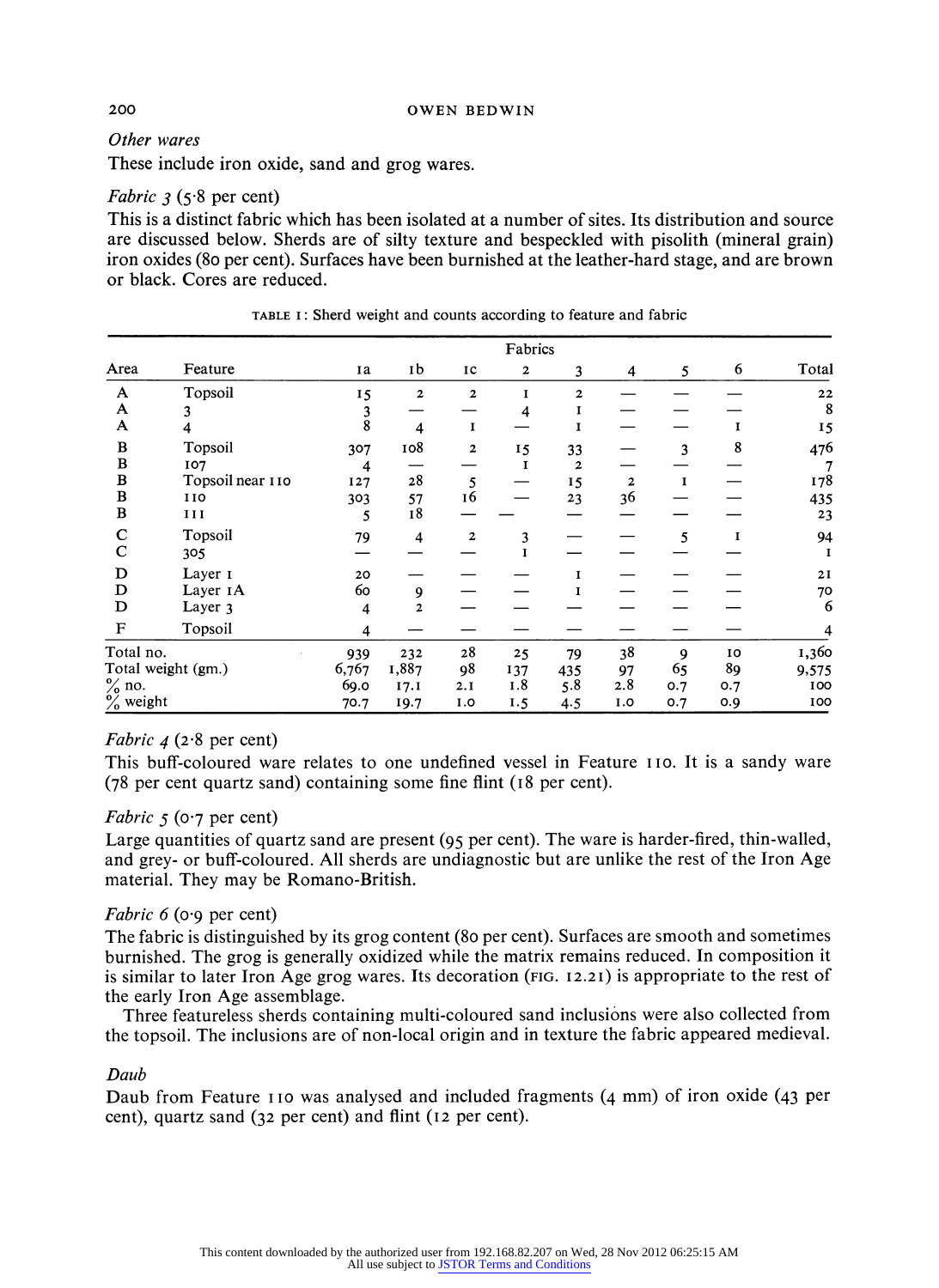### **EXCAVATIONS AT CHANCTONBURY RING, WISTON, WEST SUSSEX 1977 20I**

### **Forms and decoration**

**TABLES <sup>I</sup>and 2 summarize the association of fabrics and types within individual strata/features. They can provide an estimate of the minimum number of vessels and give a typological reconstruction of the assemblage. Only a small proportion of the pottery was well stratified. Much came from the topsoil, or was residual and associated with Romano-British deposits or second world war disturbances. Feature I io, a shallow Iron Age pit, was the most useful for studying relationships between fabric and type. Sherds found in the topsoil near this feature were definitely associated with its contents. Vessel 24 (FIG. 12) was the only virtually complete vessel to be found, and came from Area D, layer IA (FIG. 7), a sticky layer at the base of the topsoil immediately inside the rampart. Further pieces of Iron Age pottery were stratified in this layer.** 

**The assemblage includes a variety of forms, although the number of vessels represented may not be unduly large (perhaps under 25). Forms and decoration are listed below. The range of coarse wares is primarily summarized under fabric Ia. The other fabrics indicate the range of finer wares. The pottery can be broadly assigned to the early Iron Age. It is stylistically related to Cunliffe's 'Kimmeridge-Caburn' group (sixth-fifth centuries B.C.57), and includes bipartite bowls, cordoned and furrowed bowls, open carinated bowls, tripartite jars and shouldered jars. Typical decorative techniques include finger-tip and finger-nail impressions and cordons.**  The pottery can be compared with the early pottery from the Caburn,<sup>58</sup> Hollingbury,<sup>59</sup> Harting Beacon<sup>60</sup> and Slonk Hill.<sup>61</sup>

**The pottery can be divided into the following classes:** 

### **Fabric Ia**

**Bipartite bowl with slightly flaring rim. Oblique finger-nail impressions and stick incisions decorate rims and shoulders (FIG. 12.10, II and 26). Rim 47 (FIG. 13) is slightly outcurved and thickened, and may alternatively belong to a jar.** 

**Globular jar represented by vessel 24 (FIG. 12); a unique jar with vertical and horizontal incised decorative lines which attain a lattice effect near the base.** 

**Shouldered jar with upstanding rim. The rim top is often 'pie-crusted' or decorated with oblique incisions (FIG. 12.14 and FIG. 13.37). The shoulder may be decorated with finger-tip impressions.** 

**Large (e.g. base FIG. 13.44) tripartite jar with cordoned shoulder, decorated with oblique finger-nail impressions and slashed incisions (FIG. 12.13 and 17; FIG. 13.37).** 

**Bag-shaped vessel with plain rim (FIG. 13.39 and 40).** 

**Fabric Ib Tripartite jar (FIG. 13.27).** 

### **Fabric Ic**

**Open bowl (FIG. 13.42). Obliquely incised shoulder (FIG. 12.22).** 

### **Fabric 2**

**? Bipartite bowl (FIG. 12.18).** 

- <sup>57</sup> B. W. Cunliffe, *Iron Age Communities in Britain* (1974), first edition. <sup>58</sup> E. Curwen and E. C. Curwen, op. cit.
- 
- **19 B. W. Cunliffe, (1966), op. cit.**
- <sup>60</sup> S. Morris, in O. Bedwin, *Sx. Arch. Colls.* cxvi (1978), forthcoming.
- **<sup>61</sup>S. Morris, in R. Hartridge, Sx. Arch. Colls. cxvi (1978), forthcoming.**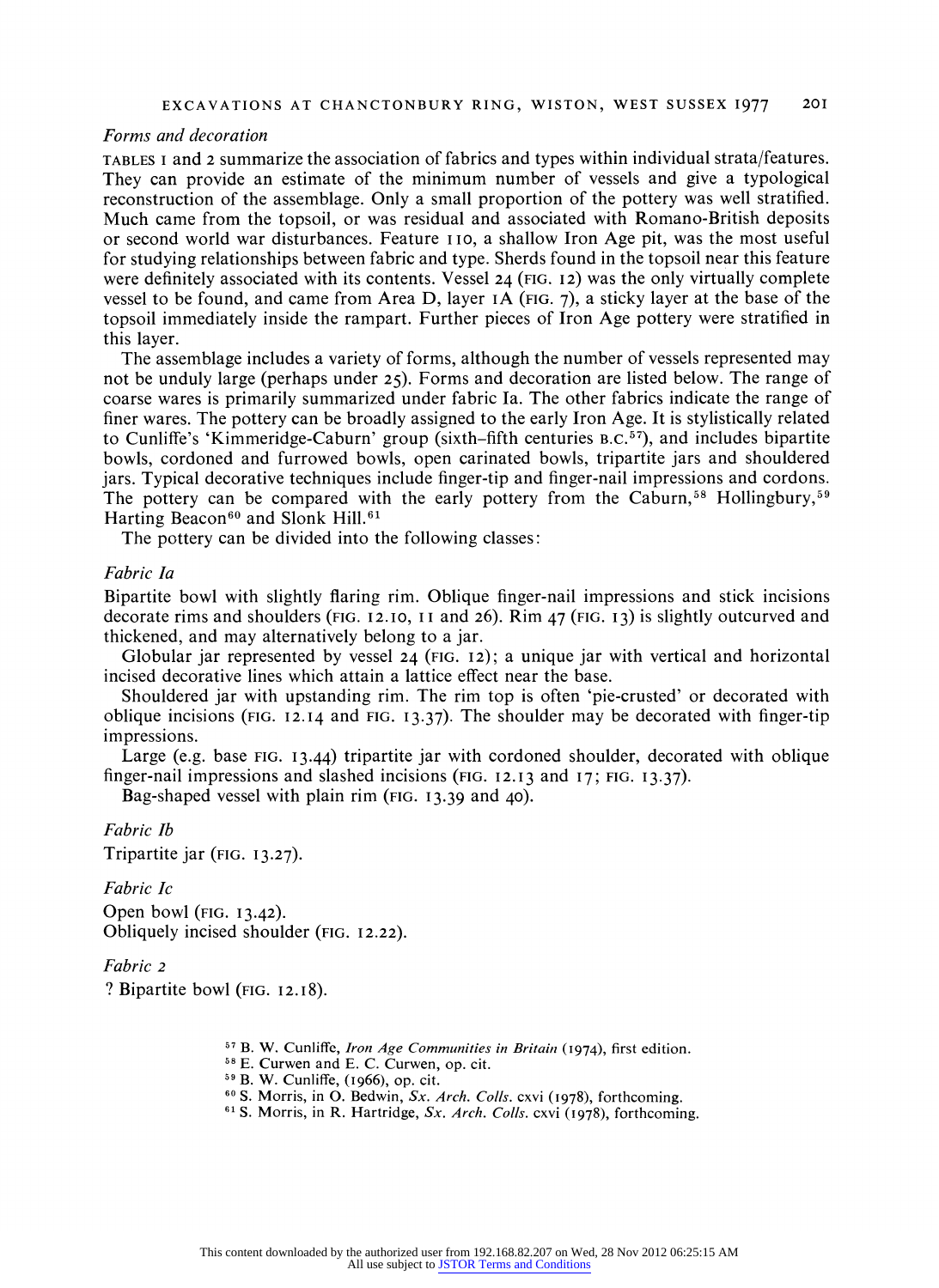**OWEN BEDWIN** 

|                                                          | Flat base                               | $6\overline{3}$                                                                                                                                              |
|----------------------------------------------------------|-----------------------------------------|--------------------------------------------------------------------------------------------------------------------------------------------------------------|
|                                                          | Finger-impressed                        | $\frac{6}{21}$<br>U                                                                                                                                          |
|                                                          | Flat base                               | <u> రేద</u>                                                                                                                                                  |
|                                                          | Shoulder                                | $\overline{a}$                                                                                                                                               |
|                                                          | Cordon/furrowed shoulder                | 25                                                                                                                                                           |
|                                                          | Incised shoulder                        | n2 # \$<br>$\mathbf{a}$                                                                                                                                      |
|                                                          | Rim, bipartite bowl                     | ಎಜೆ ಬ                                                                                                                                                        |
|                                                          | Shoulder                                | $\frac{3}{4}$                                                                                                                                                |
|                                                          | Rim, bowl                               | $\frac{2}{18}$                                                                                                                                               |
|                                                          | Incised shoulder                        | $\frac{1}{2}$                                                                                                                                                |
| TABLE 2: Incidence of diagnostic sherds for each feature | Rim, open bowl                          | $\frac{1}{4}$                                                                                                                                                |
|                                                          | Small flat base                         | 28<br>N                                                                                                                                                      |
|                                                          | Rim, tripartite jar                     | $\frac{1}{2}$<br>Η<br>ᢦ<br>r,                                                                                                                                |
|                                                          | Globular jar                            | $\frac{1}{2}$ $\frac{3}{4}$                                                                                                                                  |
|                                                          | Large flat base<br>Thumb-impressed base | 784<br>Η<br>७<br>23<br>$\mathbf{\hat{z}}$<br>r                                                                                                               |
|                                                          |                                         | $\frac{1a}{45}$<br>Ξ                                                                                                                                         |
|                                                          | Cordon, tripartite jar                  | 13774                                                                                                                                                        |
|                                                          | Rim, bag-shaped jar                     | $\frac{1}{2}$ $\frac{1}{2}$ $\frac{1}{2}$<br>७<br>n 4                                                                                                        |
|                                                          | Rim, tripartite jar                     | $\frac{1}{4}$ $\frac{9}{2}$<br>$\mathbf{a}$<br>u                                                                                                             |
|                                                          | Incised shoulder                        | 1578<br>$\mathbf{r}$<br>44                                                                                                                                   |
|                                                          | Rim, shouldered jar                     | E 725<br>м<br>$\mathbf{v}$                                                                                                                                   |
|                                                          | Rim, bipartite bowl                     | $\frac{1}{4}$                                                                                                                                                |
|                                                          |                                         | $\frac{a}{b}$<br>11/26<br>ч                                                                                                                                  |
|                                                          | Feature                                 | Topsoil near 110<br>Layer 1A<br>Illustrated examples<br>Topsoil<br>Layer 3<br>Topsoil<br>Topsoil<br>Layer 1<br>Topsoil<br>$\overline{110}$<br>$\overline{4}$ |
|                                                          | Area                                    | Fabric<br>$\Box$<br>$\begin{array}{c}\n\Box \\ \Box\n\end{array}$<br>$\mathbf{L}$<br>$\mathbf{r}$<br>$m$ $m$<br>$\cup$<br>≺<br>≺                             |

202